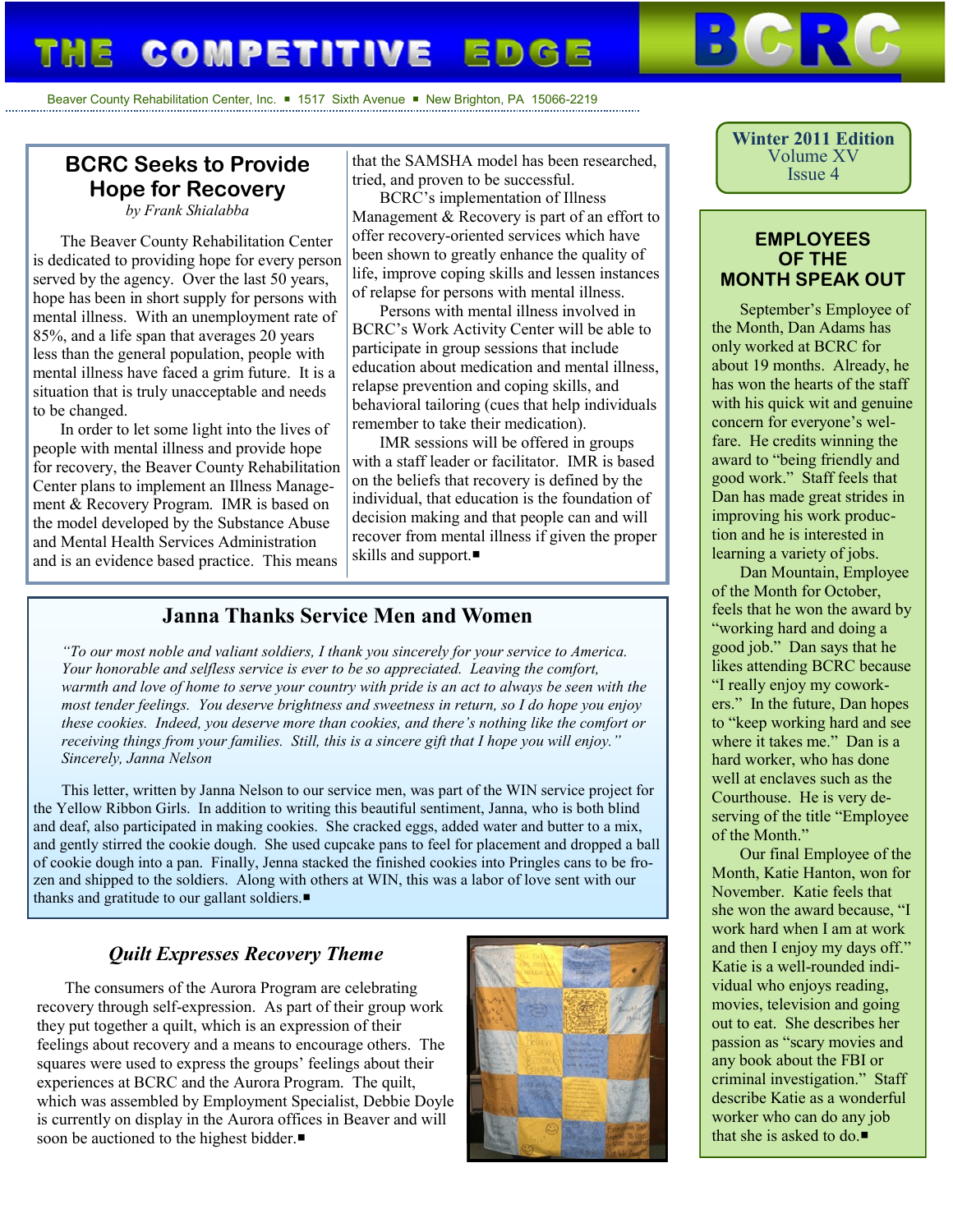### **Towels Represent "Clean" Safety Record**

BCRC has had such a low incidence of accidents during the past year that the Board of Directors decided to present a "safety towel" to BCRC's clients to represent their "clean" safety record. Every work activity center client had the opportunity to have their autograph printed on the towels. The towels were then distributed in each work group as a memento of the wonderful year in safety. The Board of Directors wishes to thank BCRC's clients for contributing to an outstanding safety record.■



**Safety First towel is proudly displayed at the 601 Production Center.**

### *Spotlight On: Amanda Pullinger by Jennifer Gengarella*

Like a jack-of-all-trades, Amanda Pullinger wears many different hats in the Evaluation Department at BCRC. Assisting with vocational evaluations, helping to coordinate our jailbased services, and tracking billing for several of BCRC's grants are just some of the hats she wears. Mandy will also be assisting in the evaluation of the Illness Management and Recovery program when it begins in our production center. Doing so many different jobs and doing them well is what Mandy accomplishes so brilliantly. Not only that, she does them all  $\rightarrow$ 

## **Gifts Delivered Sets Tone for the Holidays**

*by Robin Devine*



**(L to R) Sherry Lombardo, Stacey Quick and Mary Bender display the new Gift Delivered sign.**

 BCRC's Gift Delivered has a new sign that advertises business hours as 8-4 at the 1517 Sixth Ave., New Brighton location. The sign is part of new Coordinator Susan Hill's efforts to make Gifts Delivered more visible in the community.

 Inside the New Brighton location, Gifts Delivered is gearing up for the Holidays. As you walk in the door you will see Christmas wreaths, embroidered bears, Christmas bouquets and a variety of Steeler items.

 Once you turn the corner, you see mini-trees full of ornaments and packages full of different dips and appetizer mixes. All would make excellent gifts for the loved ones.

 Speaking of popular gifts, BCRC's light-up blocks have become a hot holiday item. They may now be purchased as scarecrows, snowmen



or Steeler snowmen. The glass blocks were the idea of Pat Tengeres, one of **Snowman light- up blocks are a popular Christmas gift.**

BCRC's talented staff. Talent is on display daily at BCRC's Gifts Delivered. Pay us a visit and light up your holiday season with a beautiful creation from Gifts Delivered.

# **Susan Hopes to 'Add Value'**

Susan Smith, Program Specialist for BCRC CAPS youth program, was recently elected to the school board for the Big Beaver Falls Area School District. Ms. Smith is excited about the opportunity to assist the youth of the Beaver Falls area. She states, "I have been blessed and I hope to add value to the efforts of the school board." Ms. Smith had worked for the Beaver Falls School District for three years. She received her Master's Degree, and is currently a valued member of BCRC's CAPS team, which provides support services to youth at-risk.

# **Visitors Bring Progress to Records Management**

*by Pat Healey*

BCRC's Records Management is growing rapidly as it partners with the state and local business.

In September, BCRC was designated as primary records scanning site for the Pennsylvania Industries for the Blind and Handicapped. PIBH received a five year contract for scanning services. This is a very exciting development, and should provide much work for BCRC clients and staff.

Before being awarded the contract, BCRC Records Management was visited by several people from PA State Department of General Services, the Department of Revenue and a representative from the Pennsylvania

Industries for the Blind and Handicapped. Their purpose was to decide if BCRC was an appropriate candidate to provide scanning services to the state of Pennsylvania.

In preparation for the visit, two RMC employees, Nancy Perkins and Pat Healey studied to be Certified Document Imaging Architects. Both ladies were awarded certificates, and BCRC was awarded the job.

Another customer is also growing its business and taking BCRC along for the ride. Each day clients and staff prepare and scan files for our customer at their Moon Township location. Later, packages are prepared for shipping and 400 to 500 pieces of mail are printed, labeled, stuffed and metered for mail pick up the next day. Clients and staff are being added gradually to keep up with the increasing work load.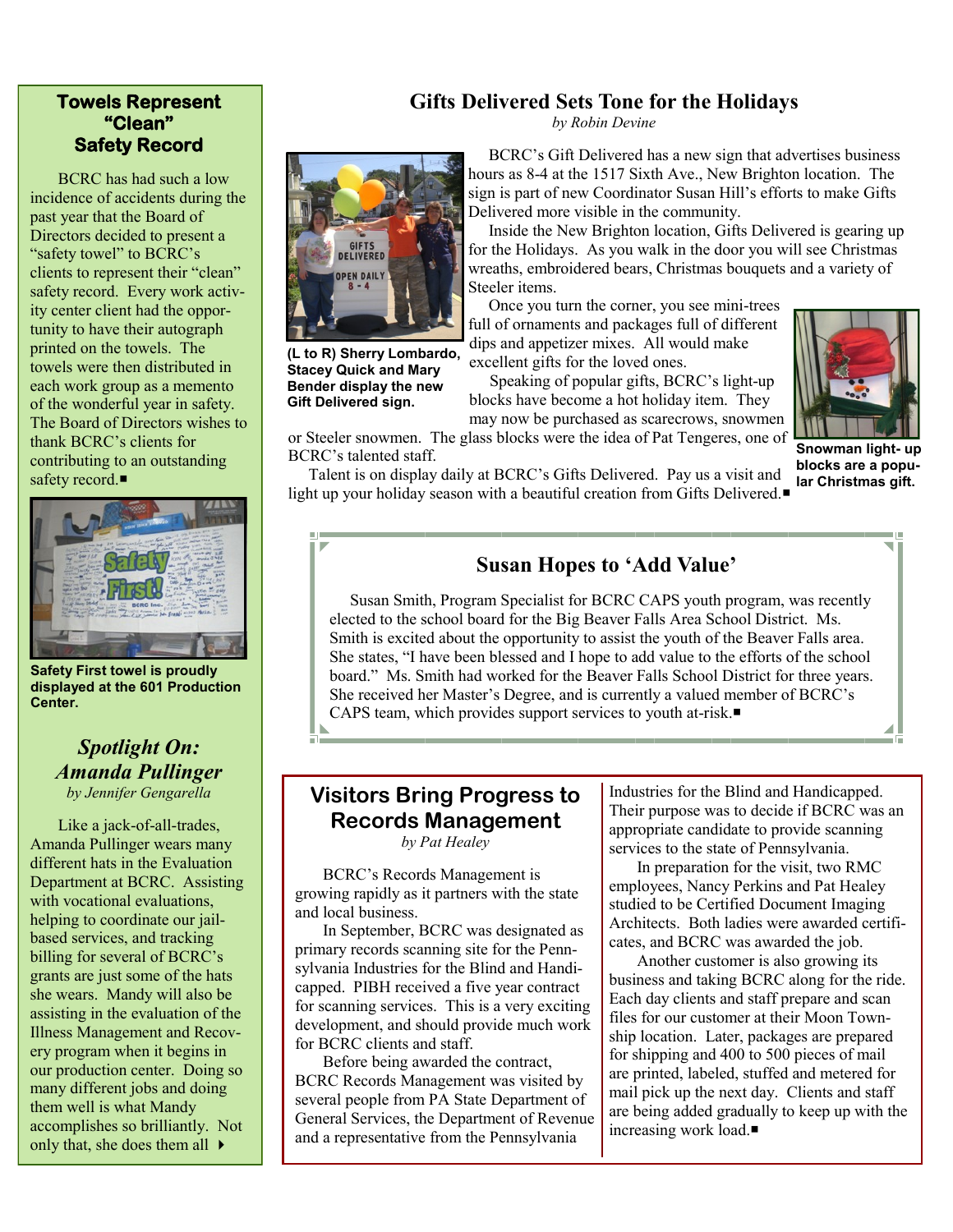# **Safety Lights**

*by Ashley Greenawalt*



# **Driver's Safety Tips for the Winter**

#### **1.** *Check Tire Pressure*

Make sure you regularly check your tire pressure, because if there isn't sufficient air in them, the risk of a blow-out increases dramatically. If your tire encounters a blow out at high speed, it is extremely difficult to maintain control of the vehicle.

#### **2.** *Concentration and mental preparatio***n**

Getting a good night's sleep before your journey is also very important. Plan ahead and accept that it may take a little longer then you expected to reach your destination. Taking a short break every 2 hours will also help improve your concentration and it is great to have plenty of water on hand to stay refreshed.

#### **3.** *Be mindful of stopping distances*

Always leave enough of a gap between you and the vehicle in front at all times. Be careful of trucks and other road vehicles that usually need more time to stop. Weather should also be taken into consideration as stopping in the rain or wet weather requires much more time.

#### **4.** *Ensure head restraints are at the right level*

Often overlooked, it is also necessary to check that the head restraints are at eye level with the occupant to help prevent whiplash injury. Seatbelts should also be fastened for all passengers.

#### **5.** *Take notice of warning lights*

It's very important to immediately stop and take note of warning lights that have come on in your car. Some warning lights are signs there's an issue with your vehicle. The temperature gauge indicates hot. When the oil gauge is low and/or flashing, a warning light continues to stay on. There may also be unusual vibrations or unusual noises.

# **Have Job, Will Travel**

*by Frank Shialabba*

Some people want jobs, while other people are willing to completely uproot their lives in order to work. Kevin and Lynn Shields did the latter in November 2007.

After experiencing some family problems, Kevin moved to Beaver County from Colorado. Kevin had worked successfully as a DJ and hoped to find a similar job in Beaver County. However, job prospects in Beaver County were slim, and as a person with a disability, Kevin sought help from BCRC's WIN Services.

While job hunting, Kevin met former BCRC consumer Lynn Mester. Lynn was working as interim director of the Lighthouse for the Blind. Kevin and Lynn fell in love and were married in October of 2007.

With the help of WIN Services, Kevin and Lynn looked for jobs as far away as Pittsburgh. They were willing to do anything to work. They attended many interviews. However, the economy greatly hindered their job search.

After exhausting all options locally, WIN guided Lynn and Kevin to Winston-Salem, North Carolina where they found employment. Lynn began as a seamstress, while Kevin taught braille. Eventually the wonderful work ethics of both Kevin and Lynn paid off. Today, Kevin teaches computer classes, while Lynn works in the lending library and serves as a consumer advocate. Sheila Silbaugh, Director of WIN Services, states, "I truly admire the courage of Kevin and Lynn. It had to be difficult to move so far away to find work."

Kevin and Lynn are truly an example of perseverance. They are two highly motivated and capable people who happen to be blind. In their case blindness is not a disabling condition but an incentive to help others and achieve personal success.

with a smile on her face and always a kind and encouraging word for everyone she meets.

Mandy has served BCRC for almost 2 ½ years. A graduate of Malone College, she notes that one of her favorite things about BCRC is that it serves a wide variety of clientele in the Beaver County area. "It's great to be a part of an agency that offers many solutions to many needs." She also notes that "having a vocational rehab center that's comprehensive in nature allows people with all different skill sets to have the opportunity to serve the Beaver County community in a way that most utilizes their gifts and talents- this is what produces quality services for individuals."

In her spare time Mandy enjoys anything outdoors, playing piano, working with her church's youth group, and also coordinating mission trips through her church. We at BCRC are fortunate to have someone like Mandy who can readily wear all of these hats and do them so well.

# ૡ

Pictured below is a quilt that was hand cut and machine sewn by consumers of WIN Services. The quilt was then machine tied by a WIN employee. The quilt will be raffled to raise money for the client Christmas gift fund.